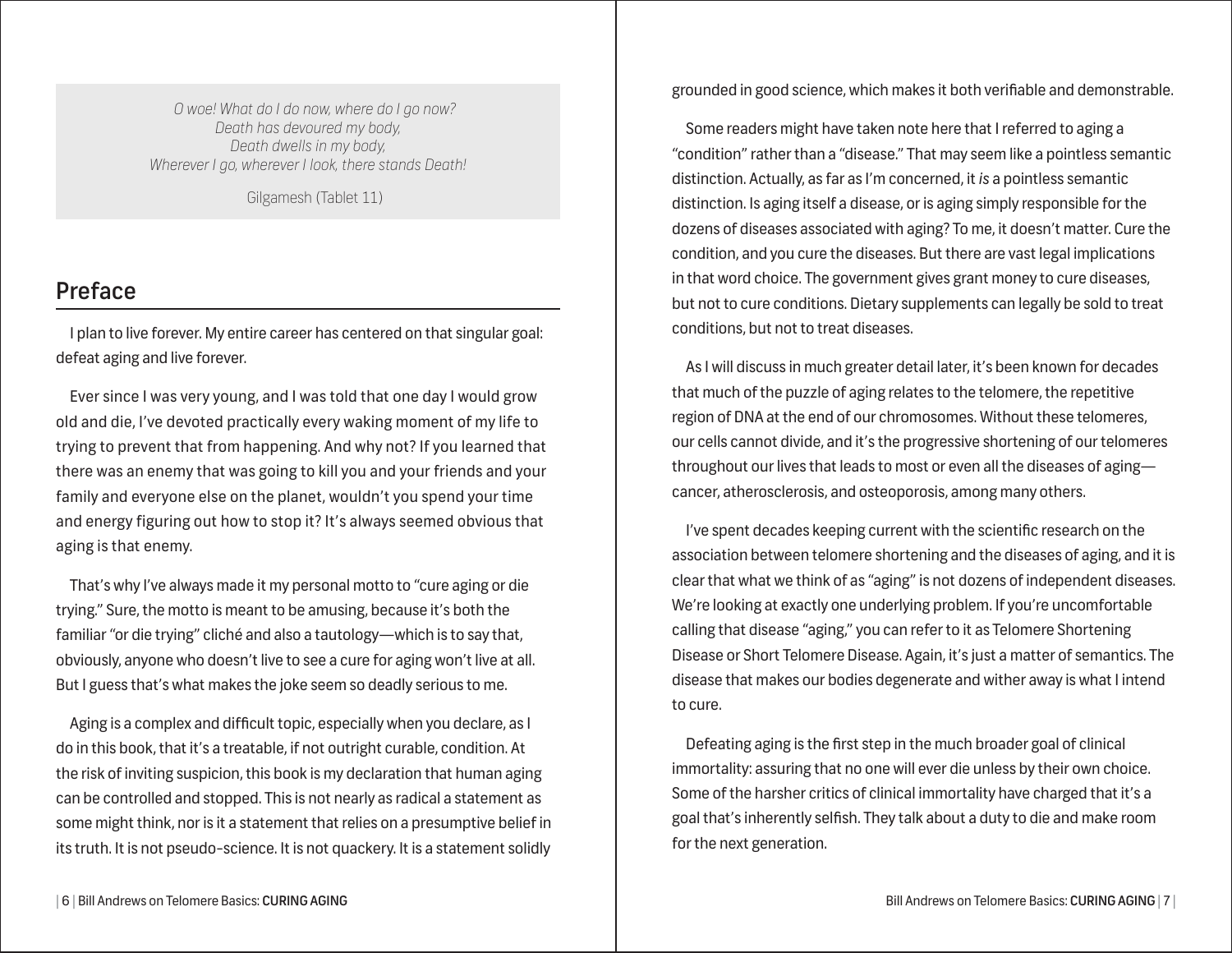A "duty to die"? That's an idea that's always puzzled me. After all, our culture recognizes both a right and a duty to live. In fact, it's one of our most fundamental beliefs. We frown upon habits that would shorten our lives, like tobacco smoking and sedentary lifestyles. And the concept of suicide horrifies us so much that it's a crime to even attempt it. The idea of duty to live is so important to us that many do not even acknowledge a right to die... that is, until we're in our eighth or ninth decade of life.

But at that point, we are expected to decline into a helpless, degraded state, where we're unable to care for ourselves, where we have no choice but to force society to pay millions of dollars for our care and put our loved ones through the anguish of watching us deteriorate before their eyes. And this expectation takes on moral undertones, almost as though we have a *duty* to put ourselves and our families through this suffering.

Where's the moral sense in that? But, I'm a scientist, not a philosopher, and certainly not a theologian. Although I was raised Catholic, I've considered myself an agnostic for almost as long as I can remember. In my view, there are certain questions the scientific method can answer, and certain questions it can't. The questions that it can answer, we should aggressively explore. As for the questions that it can't, perhaps all we can do is wait and see whether we ever learn the answers.

The foremost question in my mind has always been *why* we don't live forever, not whether we should. It's an interesting question, and any answer is going to be somewhat speculative, but the scientific explanation is the one that makes sense to me.

# I. Why Do We Age?

Throughout the history of science and technology, there are plenty of examples of problems being solved before they are even fully understood. The Wright Brothers, for example, had only a very basic understanding

of the principles of aerodynamics. They designed technology to outrun the science of the day, putting together a machine where even though it eventually worked, they could not exactly explain why. However, they were successful and achieved their goal of heavier-than-air flight, which led to a revolution in transportation. Eventually, I hope to repeat the same feat when it comes to human aging, designing a drug that works even if the internal mechanisms that make it work have not been thoroughly described.

But we cannot entirely count on the idea that technology can always outrun scientific understanding. Understanding the nature of a problem is often necessary to solving it. And that's why I've given so much thought to the question: "why do we age?"

It's an ambiguous question in many ways. People are not always asking the same thing when they ask that question. Some people want to know why human beings have an aging process. Why are we afflicted with it? What is its purpose? And some are asking for the nuts and bolts: "How does the human aging process work?" I'll get to both of those soon enough, but let's tackle the first question first.

## Why do human beings have an aging process?

Asking why humans have an aging process sounds like philosophical musing. But, in reality, the question is fundamentally one of biology, and a very important one. After all, my life goal is to control the aging mechanism—speaking metaphorically, I want to isolate and remove that feature of the body. If an engineer comes across a device and wants to remove a superfluous component, it's very important to first ask: what does that component *do*?

I consider that a suitable metaphor for the aging question. The device is the human body. The component we don't like is the fact that people die in less than 125 agonizingly short years. So, we should remove it. People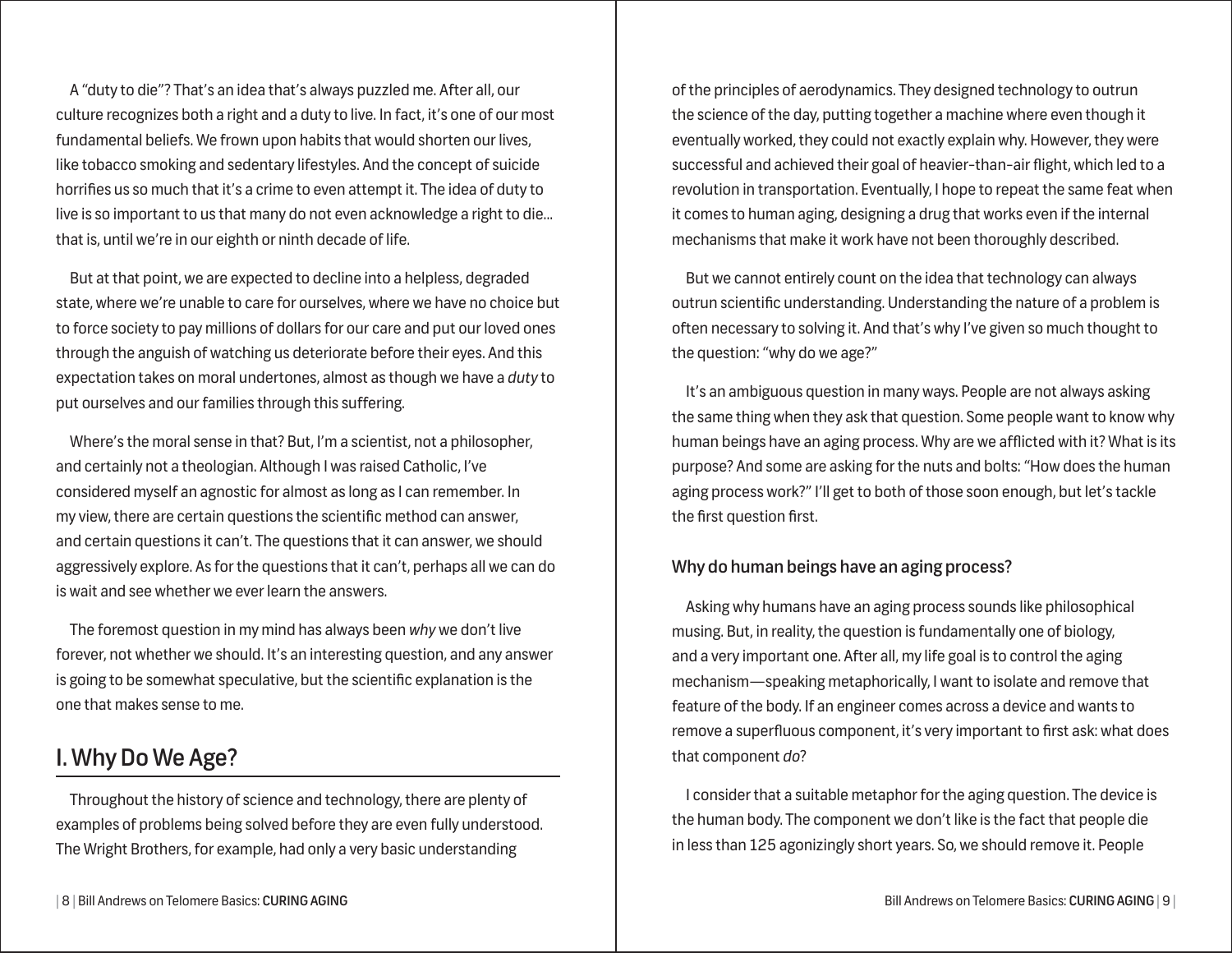ask, "Are you sure that's safe? Are you sure that aging isn't a critical part of us? Are you sure that the whole human body—or even the whole human species—won't break down without it?"

Those are very valid questions. After years of research, science is beginning to discover just what the aging process is. And the more that we learn, the more all the evidence points to the conclusion: yes, aging is something we can and should eliminate.

Before I tell you what aging *is*, let me tell you what aging is probably not. There are many theories of aging, and I don't want to rule any of them out, because my ultimate goal is to live forever, and I'd hate to fail to make progress because I was too married to one theory.

The way I explain it is this: I think of all the causes of aging—the ones I believe in as well as the ones I'm very skeptical about—as sticks of dynamite inside the body. Which one do we need to defuse first? The one with the shortest fuse. For example, I have little doubt that advanced glycation endproducts and cross-linking play a role in human aging, but they are not the problem that needs to be addressed first.

Below are some more general theories of aging that I deprioritize; I tend to think of as having longer fuses.

## Aging is not an inevitable breakdown of order.

It's a common school of thought that everything ages. Even a mountain eventually erodes and crumbles and ceases to exist. Sometimes this school of thought is purely philosophical; sometimes it references the Second Law of Thermodynamics. But ultimately, it argues that time causes any and all order to slowly break down, and therefore, everything must age.

But there's one important exception that this theory doesn't take into account: things don't get older with constant maintenance. Most cars

last about 100,000 miles over less than 10 years before they become too expensive to maintain and are discarded. We could say that this is the typical "lifespan" of the car. But, of course, with regular maintenance, the lifespan could be increased. You can replace every part as it goes bad, and cars can continue to function after fifty years, after a million miles. There's no theoretical limit: If you're willing and have the means to maintain a car forever, it will last forever. That's no more apparent anywhere than in my home of Reno, Nevada, where every August we have the country's largest classic car festival, where the streets are full of cars as old as I am, manufactured in the 1950s, yet looking like they just rolled off the assembly line.

Of course, most people replace their cars rather than maintain them forever. They are not concerned with keeping one car; they only need a functioning vehicle. We cannot discard a withered and aged body for a new one, so we must maintain the one we have, addressing the damage that our bodies are incapable of repairing on their own.

(At least, we can't make that trade just yet. There are promising technologies in the early stages of research and development, like nanotechnology or digital consciousness, that suggest this may one day be possible. I do like to spend some time thinking about these theoretical future technologies, although my focus in my career has always been to tackle the problems I think can be solved within my lifetime.)

For now, we have one body, and we're stuck with it. The good news is that there's no reason it can't run forever with constant maintenance. My mission, one that has seen remarkable strides in the past eighteen years, is to convince our bodies to perform that maintenance. Our bodies are built to maintain themselves to an extent through cell division, but our cells are specifically programmed not to divide indefinitely. And this is the heart of the aging problem, and the central focus of this book.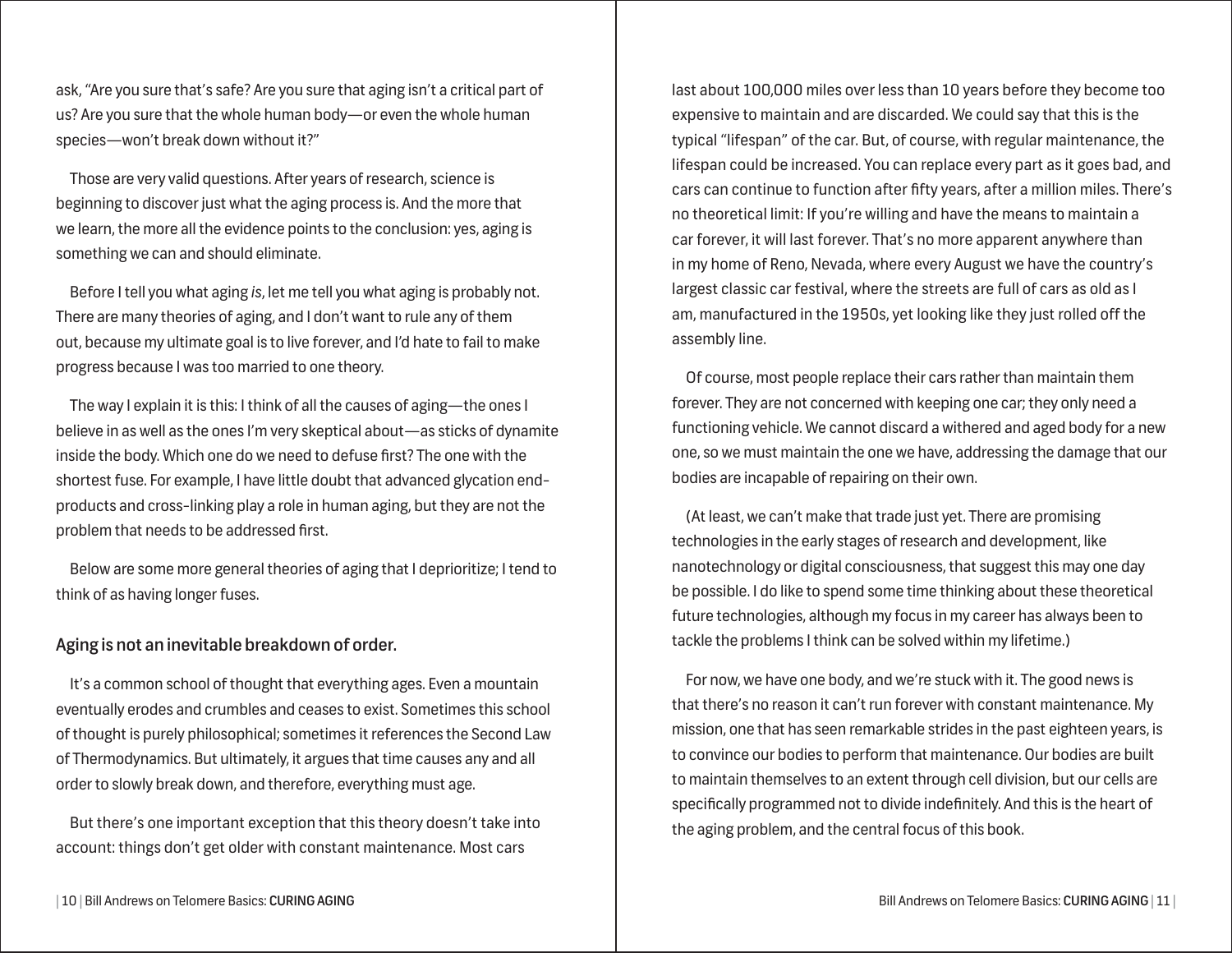I have occasionally heard people object that a cure for aging is a violation of the Second Law of Thermodynamics, which predicts a progressive decrease in order in any system. But life does not seek entropy in the short term. A chunk of sandstone and granite will eventually disorganize and crumble to dust – unless a seed takes root in it. Then, the atoms of that same chunk of rock will find themselves becoming more organized, not less. They organize first into a plant, and then, as that plant is eaten and metabolized, into the energy to perform a willful action. Unless we're going to worry prematurely about the heat death of the universe, we probably don't need to view entropy itself as an obstacle to an aging cure.

## Aging is not a slow buildup of environmental damage.

For centuries, probably the most prevailing theory about aging has been that it's basically a "wear and tear" phenomenon—that a person ages in essentially the same way a car does. Even the most prominent scientists and experts believed that we're born undamaged, and that every day we're on earth, we accumulate damage. We breathe in toxins, we're scorched by the sun, every step we take puts strain on our bones and muscles, and eventually we break down. We're born with brand new parts (in our case, muscles and bones and organs), and over time, we wear them out.

But this theory does not explain the entire aging process. If it were the sole basis for aging, we'd see far more variability in people's ages. The more "wear," the theory would suggest, the more "tear." In other words, people who lived active lives would look older than people who spent most of their time sheltered and inactive.

If you leave a car sitting in a garage with its gas tank empty and its battery disconnected, it is practically "immortal" by car standards. If you drive it a hundred miles a day, it wears out comparatively quickly. Yet somehow, the *opposite* is true of human beings.

Some humans almost seem to be attempting to preserve themselves the same way as the car: there are people who spend the majority of their lives lying on a couch in a 70 degree temperature-controlled room, watching television. If the "slow buildup of damage" theory explained aging, we'd expect these people to live ten, twenty, fifty times as long as people who run marathons.

But of course it's the opposite. Keeping a car in motion shortens its lifespan, but keeping a human in motion lengthens our lifespan. So how could a "wear and tear" theory possibly be true?

Many other attempts to explain the biological mechanisms of aging essentially came right back to the "wear and tear" theory: that we aged due to accumulated damage from the sun, or that we aged due to free radicals from our own metabolism. But in each case, there wasn't enough variability among people of the same age to justify the theory. People living at the equator age at about the same rate as those living at the poles. People with radically different diets have only slightly different life expectancies. Except in the most exceptional circumstances, you can look at a person and guess their age to a few years.

And then there was the problem of animal lifespans. Why do mice have one lifespan, and cats have another, and humans yet another, when we're all affected by the same environment? To this day, I'm sometimes asked questions like "Could the extreme longevity of sea tortoises be related to their cold environment and constant exercise?" And I have to point out that many species of fish that live only three or four years share the same environment and essentially the same "lifestyle." So, whatever they're dying of, it's not a consistent or measurable accumulation of environmental damage.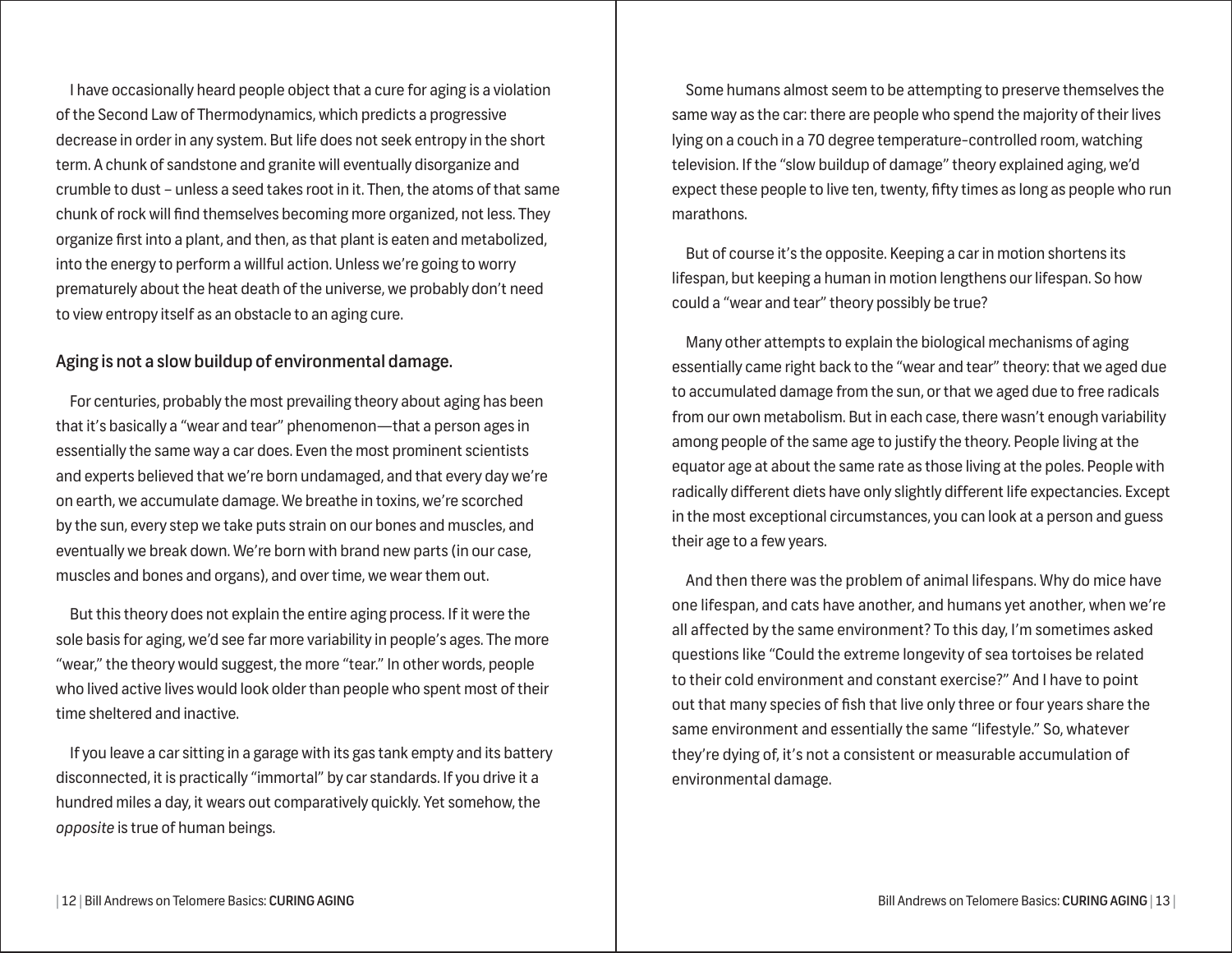## Aging is not our way of keeping the population in check.

There are people who think aging must be nature's way of keeping the human population down. And to some extent that's an intuitive conclusion: it makes sense that if we have a way to get rid of individuals in the population, we won't ever end up with more people than our environment can support. That aging is an escape valve against overpopulation.

The problem with that theory is that aging is objectively terrible at that "escape valve" function. If aging were our only mechanism to keep the population in check, we'd have overrun the Earth long ago.

A few hundred years ago, before medicine and science had begun to address lower infant mortality rates, it was unusual to die of aging. People died of diseases, wars, natural disasters, epidemics, childbirth. Aging was never the mechanism of population control. And despite those hardships, human populations swelled and thrived all across the world.

It's mathematically refutable that aging can keep our population level in check. Let's say, hypothetically, that a ship of a thousand colonists landed on a distant planet, one without disease or predators, and they wanted to populate that planet as quickly as possible. So, upon turning 20 years old, each person would get married and have six children, one after another—a fairly typical family size in pre-industrial society, and one we'd be likely to return to on a pristine planet. In just 80 years—4 generations—that thousand people would have turned into seven thousand, then into 43,000, then into 259,000, then into 1,555,000.

In other words, in just one lifetime, humans have the reproductive capacity to multiply themselves by more than a factor of a thousand. So, by the time the population of the planet reached a million, fewer than a thousand people would have died of old age. And by the time those million people died of old age, there would be a billion new people to replace them. This vastly exceeds any "escape valve" effect that aging can provide.

The philosopher Thomas Malthus certainly knew that aging was no hedge against population growth. Malthus is best known for his theory that human population growth was a force that could not be stopped. He thought the population would continuously grow until there was no more food, water, or shelter, and that the destruction of humanity was inevitable, because we would simply overrun our environment until everything was gone, and then we'd lie down and starve to death. Malthus never factored in an aging process: to him, the numbers made it very clear that we could overpopulate ourselves to death without any aging process at all.

What Malthus probably did expect is that we'd have already bred ourselves into extinction by the present day. Obviously, his theory hasn't held up. It turns out that our species, like most, is biologically programmed to seek a stable population level. With humans, this programming manifests itself in our economics: as the price of buying a house and raising a child rises, people naturally postpone children, or even swear off having them entirely. And, in the most developed parts of the world, population growth is approaching zero, or even has hit zero and is now slightly negative.

The citizens of Japan, for example, on their small, comparatively resourcepoor islands, are not stripping the land bare like a plague of locusts. The population growth in Japan (as of 2010) is -0.1%. It should go without saying, but this isn't because the Japanese are aging faster. It isn't because the "escape valve" of aging is functioning better. In fact, the Japanese are some of the longest-lived people on Earth. Rather, it's because the Japanese have stopped having children at more than a replacement rate. There is something innate in all of us capable of making us think "It is too crowded and too expensive to have a child right now" when we are faced with overpopulation. That's the actual mechanism that keeps our population in check, not our aging process.

| 14 | Bill Andrews on Telomere Basics: CURING AGING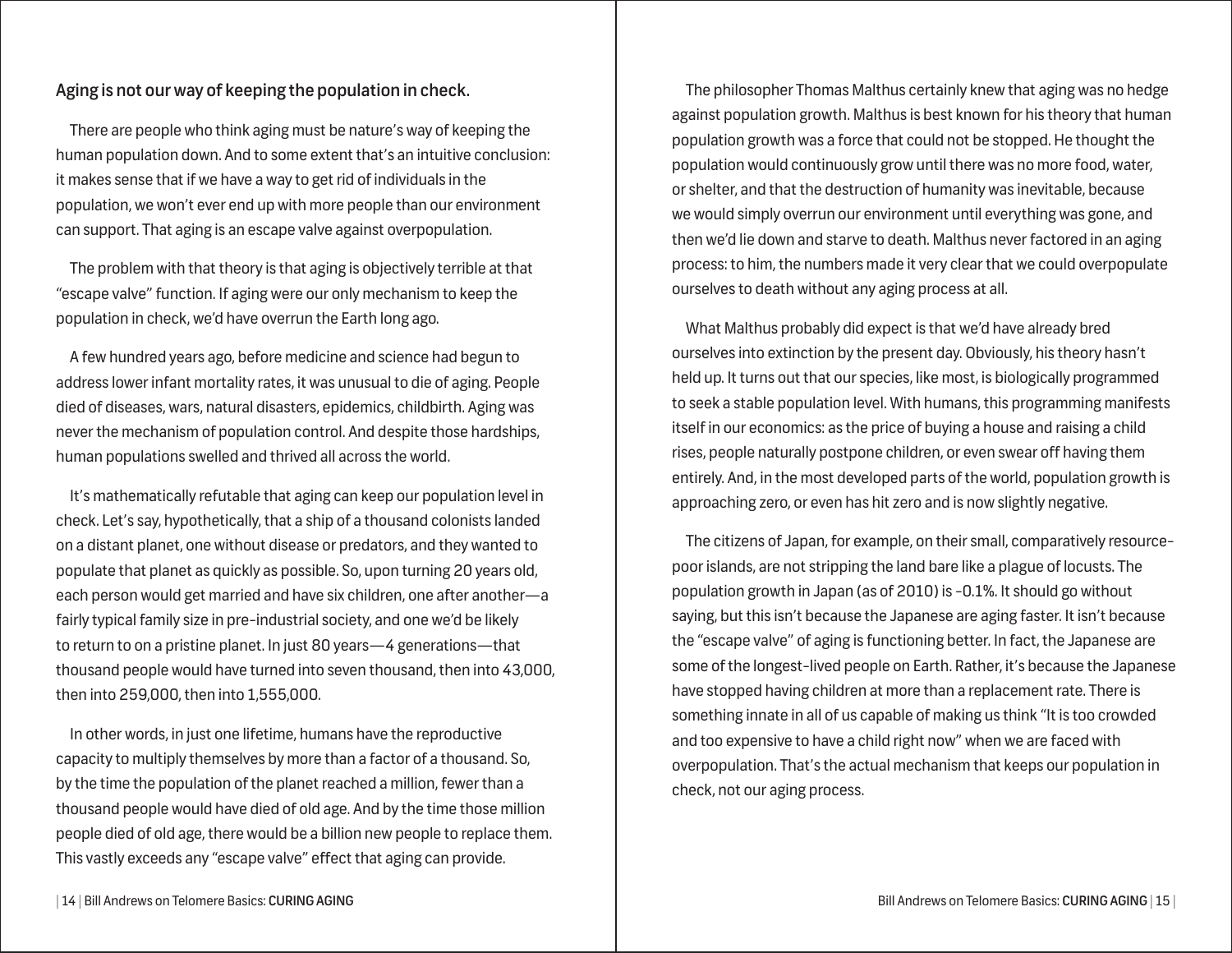The bottom line here is: a population without aging, or even an immortal population, will probably develop a nearly childless culture. Not because of radical laws, but because it is just our natural biological inclination to do so.

#### Aging is not an inherent feature of life.

A common misconception exists that all living things age. It is not true.

All living things eventually die, yes, but aging is not the same as mortality. A biological definition of "aging" is that an organism's mortality rate increases over time. For example, ten year old dogs have higher mortality rates than two year old dogs: therefore, it can be said that dogs age.

This is not true of bacteria. Many bacteria have very high mortality rates, but there is no relationship between that mortality rate and time. A two day old bacterium is no more or less likely to die than a twenty day old bacterium; it will die when something kills it. Therefore, bacteria can be said to have no aging process.

There are actually quite a few species that do not age. One that has been getting a lot of press lately is *Turritopsis nutricula*, or the "immortal jellyfish." This organism can revert to its polyp stage after reaching sexual maturity; there is no theoretical limit to the number of times it can go through these cycles of maturation and reversion.

No one suggests that humans should (or could) mimic this strategy of repeatedly going through infancy, but there are also animals that employ no such strategy, but simply do not have an aging process. One of the most notable is lobsters. Lobsters do not experience rising mortality rates with time. The only way to estimate a lobster's age is by weighing it, since they grow throughout their lifetimes. The largest lobster ever captured weighed over 20 pounds, and its age was estimated at 140 years.

It is also unknown whether tortoises have an aging process. There is no

concrete evidence that they have a theoretical maximum lifespan or that their mortality rate rises with age. A tortoise personally collected by Charles Darwin only recently died, at the age of 175. The oldest tortoise alive today, who lives on the island of Saint Helena, is believed to be over 180 years old.

## Aging is not the body's defense against cancer.

You may have heard about the recent school of scientific thought that aging is a mechanism to ensure that we don't develop lethal cancers early in life. In my opinion, this hypothesis has been thoroughly discredited. If anything, aging is a primary cause of cancer, not a preventative measure against it! But I'll discuss this in more detail later in this book.

## So if aging is not any of these things, what is aging?

If you'll allow me to make a metaphor that's a little strange, I believe that aging is a bit like a leftover stockpile of nuclear weapons from a war that ended centuries ago.

The history of life on Earth is a long story of what could be characterized as a kind of biological warfare. The predator tries to catch the prey; the prey tries to escape the predator. And both of them need to constantly refine their ability to do those things. If the balance shifts too far in one direction – if the predator becomes too efficient at catching the prey, or the prey becomes too efficient at eluding the predator – then one species faces extinction. In fact, both species may face extinction, as the food chain collapses: predators don't last long without their prey.

So, to ensure survival, every species must constantly adapt. If a lion becomes faster, its prey must develop new defenses, such as camouflage, or defensive weapons like horns, or armor plating like a turtle's shell. And then the lion must evolve ways to overcome those defenses, lest it starve.